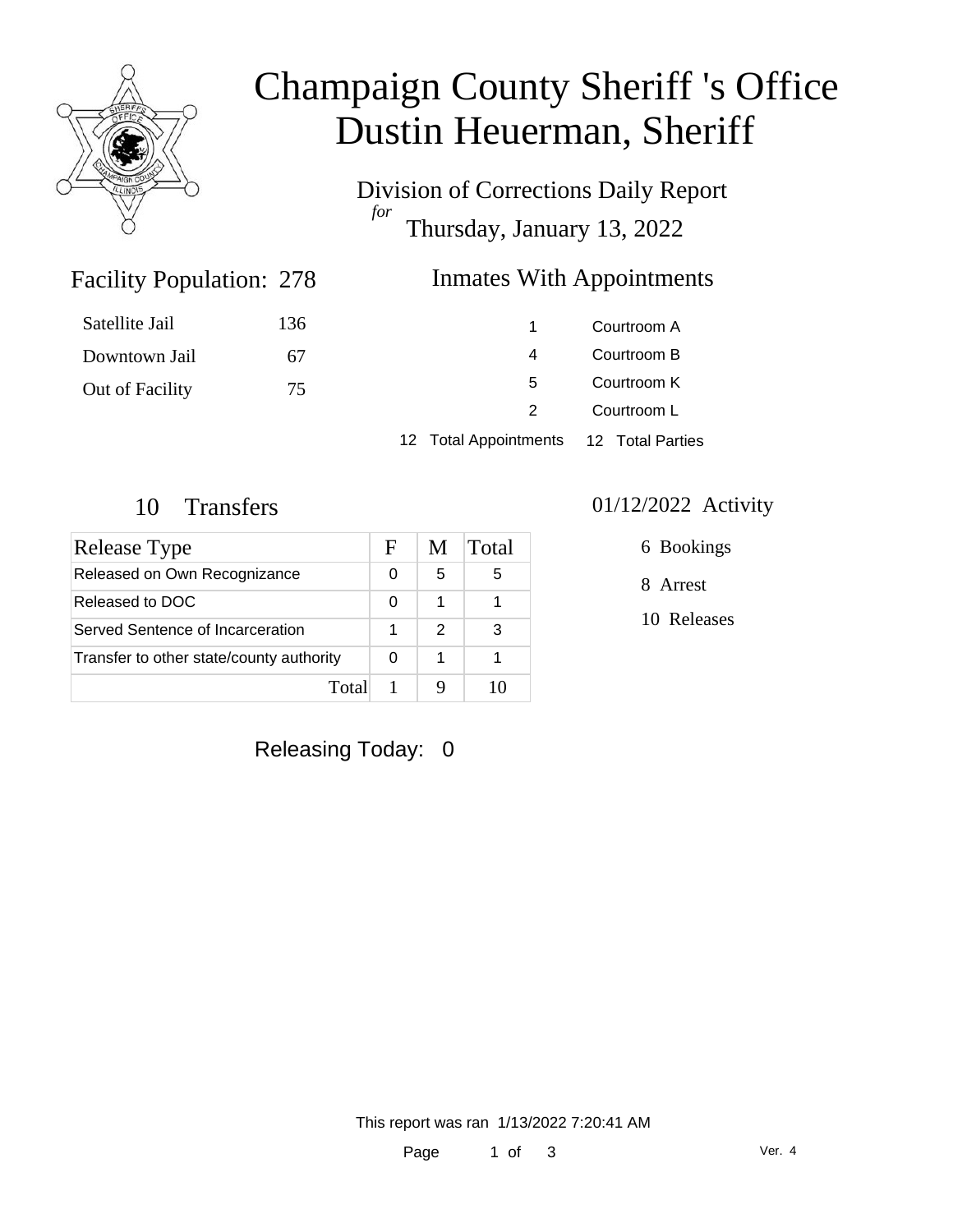

# Champaign County Sheriff 's Office Dustin Heuerman, Sheriff

Division of Corrections Daily Report *for* Thursday, January 13, 2022

#### Custody Status Count

- Civil Sentenced CCCC 1
- Electronic Home Dentention 16
	- Felony Arraignment 3
	- Felony Pre-Sentence 8
		- Felony Pre-Trial 203
	- Felony Pre-Trial DUI 4
	- Felony Sentenced CCSO 4
	- Felony Sentenced IDOC 22
		- Hold Other 1
	- Misdemeanor Arraignment 2
		- Misdemeanor Pre-Trial 3
- Misdemeanor Sentenced CCSO 3
	- Petition to Revoke 2
	- Remanded to DHS 4
	- Traffic Sentenced CCSO 2
		- Total 278

This report was ran 1/13/2022 7:20:41 AM